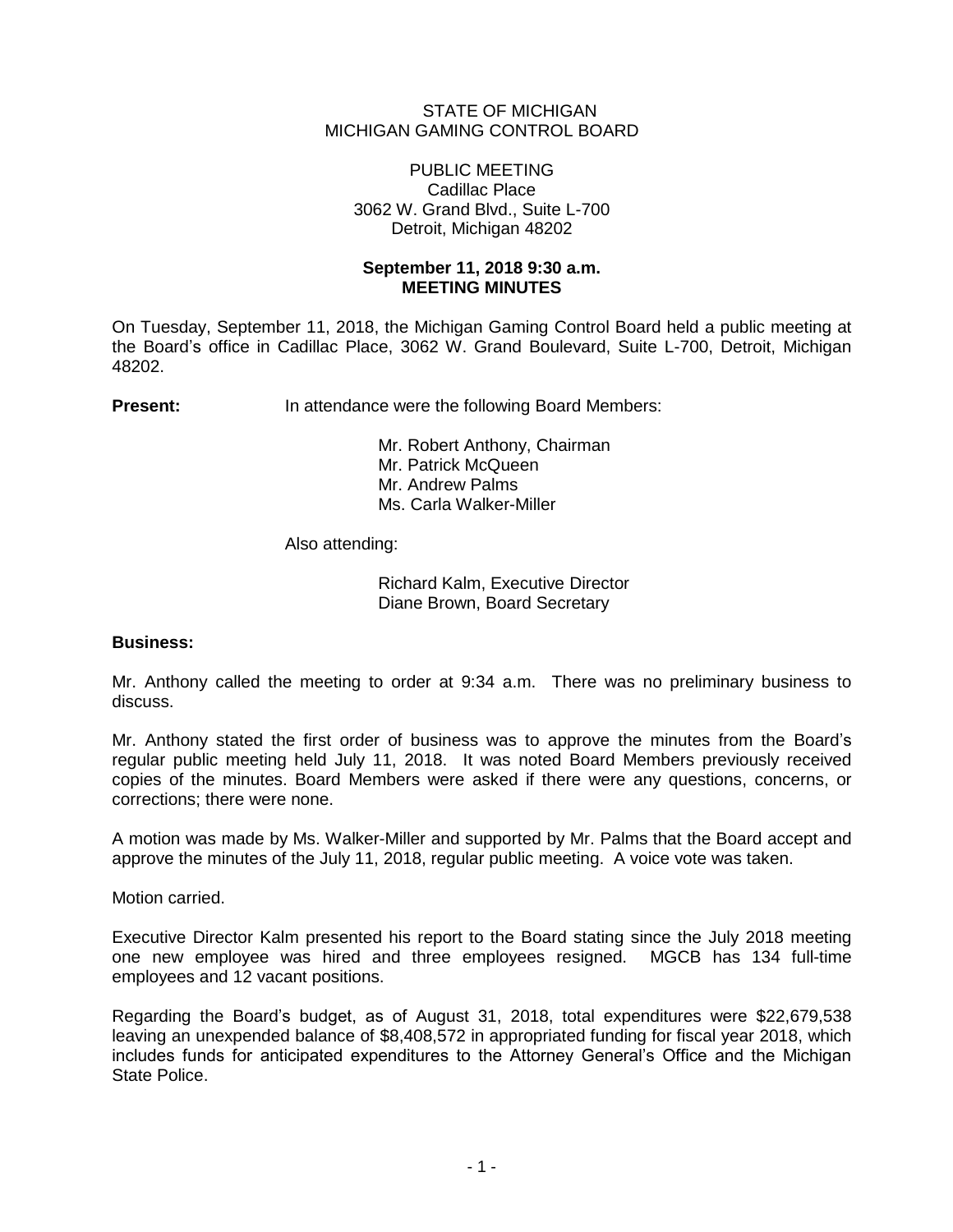For casino operations, Mr. Kalm reported aggregate revenue for the three Detroit casinos for the month of July 2018 was up 0.3% when compared to July 2017. Revenue was up 0.2% when compared to June 2018. For year-to-date July 31, 2018, the aggregate revenue for the Detroit casinos was up 1.7% compared to the same period last year.

Aggregate revenue for the three Detroit casinos for the month of August 2018 was up 8.1% when compared to August 2017. Revenue was up 0.9% compared to July 2018. For year-to-date August 31, 2018, the aggregate revenue for the Detroit casinos was up 2.4% compared to the same period last year.

Aggregate revenue for the Detroit casinos for the quarter ending August 31, 2018, was up 4.5% compared to the same period last year. Gaming revenue for the quarter was MGM \$155.4 million, MotorCity \$120.1 million, and Greektown \$83.5 million. Mr. Kalm also informed the Board, MGM reached \$400 million in adjusted gross revenue which calls for a 1% tax increase to the City of Detroit per the Development Agreement with the city.

When compared to the same period last year, revenue for the three months ending August 31, 2018, for MGM was up 5.2%, MotorCity was up 2.8%, and Greektown was up 5.6%. Gaming taxes for the three months ending August 31, 2018, were \$29.1 million compared to \$27.8 million for the same period last year.

Regarding supplier licensing and vendor registration, Mr. Kalm advised the Board that as of August 31, 2018, 635 active vendor exemptions were registered. As of August 31, 2018, 301 casino supplier companies were granted exemption from supplier licensing requirements.

Mr. Kalm reported a total of seven active temporary nongaming-related and two active temporary gaming-related supplier licenses in effect. There are 101 annual supplier licenses in effect.

Regarding occupational licensing, Mr. Kalm advised the Board as of August 31, 2018, the Board's Employee Licensing section issued a total of 2,124 occupational licenses to MGM employees; 1,664 occupational licenses to MotorCity employees; and 1,458 occupational licenses to Greektown employees. In addition, 1,599 employees of various licensed casino suppliers have been granted occupational licenses. Currently, there are 74 temporary occupational licenses in effect.

Mr. Kalm advised the Board since the July 2018 meeting the required background investigations of 129 pending Level 1 and Level 2 occupational licenses have been completed. Prior to the September 11, 2018 meeting Mr. Kalm approved occupational license renewal requests and Level 3 requests on behalf of the Board.

Mr. Kalm also reported Michigan State Police (MSP) Board-related activity and staffing update.

Next, the Board considered for approval, the recommendation of the Executive Director and the Licensing & Investigations Division's Employee Licensing staff regarding the 129 Level 1 and Level 2 occupational license applications.

There being no questions from Board Members, it was moved by Ms. Walker-Miller and supported by Mr. McQueen that the Board enter an Order accepting and adopting the recommendations of the Executive Director and the Licensing & Investigations Division for the pending Level 1 and Level 2 occupational license applications. A voice vote was taken.

Motion carried.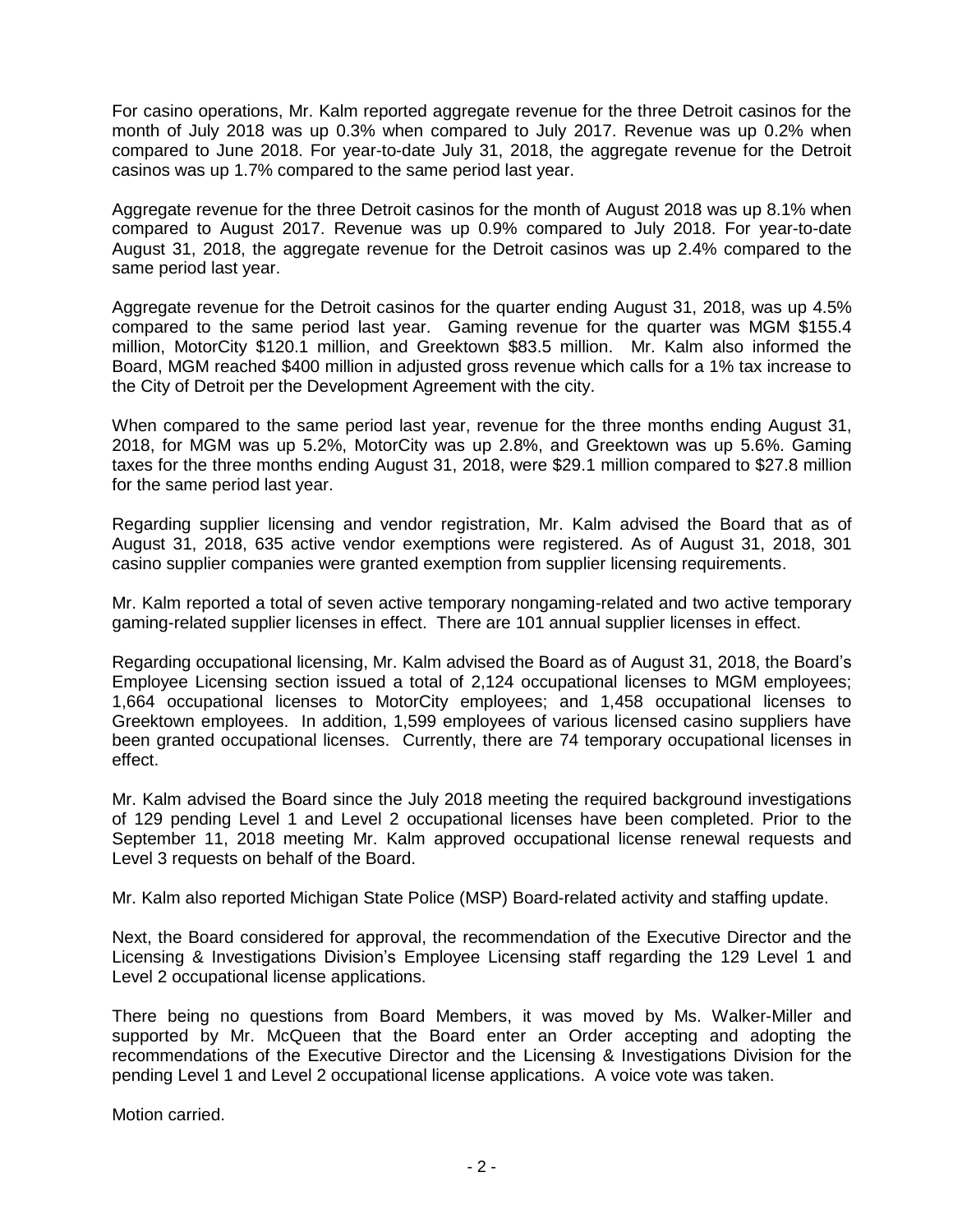The next business item on the agenda was consideration of the pending supplier licensing application of Great Lakes Hotel Supply Company.

There being no questions from Board Members, it was moved by Mr. Palms and supported by Mr. McQueen that the Board enter an Order finding the applicant and its qualifiers eligible and suitable for licensing and, accordingly, grant the request for a one-year period. A voice vote was taken.

#### Motion carried.

Next agenda item was consideration of the pending supplier license renewal requests of  $1<sup>st</sup>$ Choice Distributors, LLC; Ainsworth Game Technology Limited; Data Strategy LLC; Dee Cramer, Inc.; Diversified Construction Specialists, Inc.; Foresite Sports Inc., d/b/a Interactive Promotions Group; Gemellaro Systems Integration, Inc.; Jasman Construction Inc.; Kimprint, Inc., d/b/a Progressive Printing; The Herjavec Group Corp.; Tre Builders, LLC; and Unique Linen Services, Inc.

There being no questions from Board Members, Ms. Walker-Miller supported the motion put forth by Mr. McQueen that the Board enter Orders finding the mentioned suppliers and their qualifiers eligible and suitable for license renewal and, accordingly, grant the requests for a one-year period. A voice vote was taken.

### Motion carried.

The next item on the agenda was to consider the Licensing & Investigations Division's recommendation regarding the withdrawal of the license application of supplier licensee Suburban Motors Company, LLC, d/b/a Suburban Cadillac Buick. A motion to approve the withdrawal was made by Ms. Walker-Miller and supported by Mr. Palms. A voice vote was taken.

#### Motion carried.

Next on the Board's agenda was to consider the Licensing & Investigations Division's recommendation regarding the Acknowledgement of Violation for Transfer of Interest without prior Board approval of Data Financial Incorporated. There were no questions from Board Members. A motion was made by Mr. Palms and supported by Mr. McQueen to accept the Acknowledgement of Violation. A voice vote was taken.

#### Motion carried.

Next on the Board's agenda was to consider the Licensing & Investigations Division recommendation regarding the Acknowledgement of Violation for Transfer of Interest without prior Board approval of Interblock Luxury Gaming Products D.d. d/b/a Interblock D.d. There were no questions from Board Members. A motion was made by Mr. McQueen and supported by Mr. Palms to accept the Acknowledgement of Violation. A voice vote was taken.

#### Motion carried.

The next agenda item was to consider the Licensing & Investigations Division's recommendation regarding the Suitability of New Key Persons of supplier licensee American Gaming and Electronics, Inc., Francis Xavier McCarthy and John Robert Rauen. There was no discussion or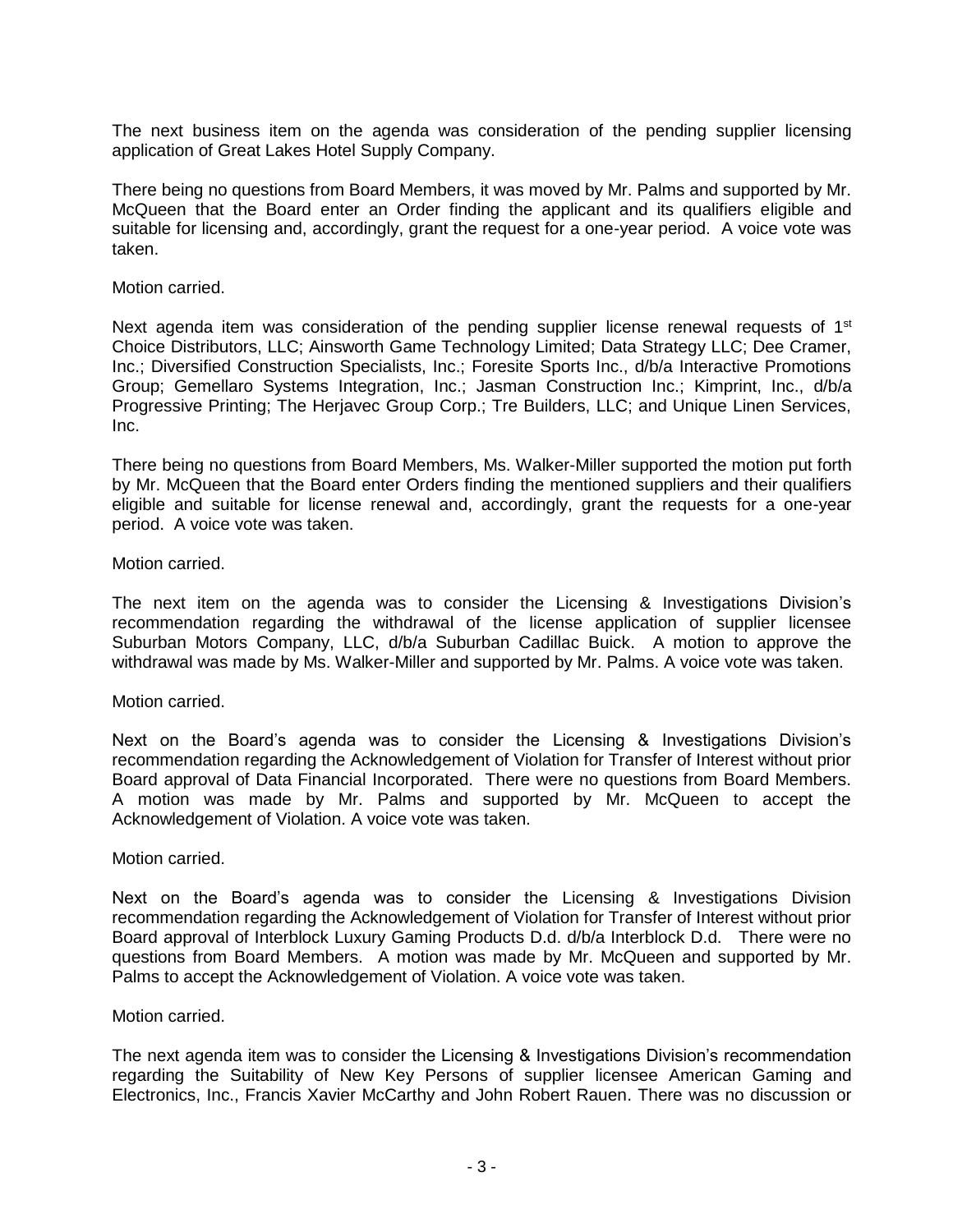questions regarding the recommendation, therefore, a motion was made by Ms. Walker-Miller and supported by Mr. Palms to approve the request. A voice vote was taken.

Motion carried.

The next agenda item was to consider the Licensing & Investigations Division's recommendation regarding the Suitability of New Key Person of supplier licensee Bally Gaming, Inc. d/b/a Bally Technologies, ROP Revocable Trust. There was no discussion or questions regarding the recommendation, therefore, a motion was made by Mr. Palms and supported by Ms. Walker-Miller to approve the request. A voice vote was taken.

## Motion carried.

The next agenda item was to consider the Licensing & Investigations Division's recommendation regarding the Suitability of New Key Persons of supplier licensee Data Financial Incorporated, Marc Andrew Masi and Steven Gerard Schroeder. There was no discussion or questions regarding the recommendation, therefore, a motion was made by Mr. McQueen and supported by Ms. Walker-Miller to approve the request. A voice vote was taken.

## Motion carried.

Next on the agenda was to consider the Licensing & Investigations Division's recommendation regarding the pending Transfers of Interest of supplier licensees Bally Gaming Inc. d/b/a Bally Technologies; Data Financial Incorporated; Interblock Luxury Gaming Products D.d. d/b/a Interblock D.d.; and TIE Leasing. There were no questions from Board Members. Ms. Walker-Miller put forth the motion for approval which was supported by Mr. Palms. A voice vote was taken.

## Motion carried.

The next three items were the casino license renewals of MGM Grand Detroit, LLC; Detroit Entertainment, LLC d/b/a MotorCity Casino; and Greektown LLC. MGM Grand Detroit's renewal report also included the suitability of new Key Person Janet Gilbreath Swartz.

There were no questions from Board Members. Motions were made and supported. A voice vote was taken for each casino individually.

## All three motions carried.

The next item on the agenda was to consider the Casino Audit & Enforcement Division's recommendation regarding the Acknowledgement of Violation of occupational licensee Richard Loeffler. It was noted for the record Mr. Loeffler nor his representative were present at the meeting. Assistant Attorney General Bethany McCune addressed the Board to summarize the violation. Mr. Loeffler failed to disclose pertinent information on his license renewal application. In lieu of suspension Mr. Loeffler agreed to a \$500 fine. There were no questions from Board Members. A motion to approve the Acknowledgement of Violation was made by Ms. Walker-Miller and supported by Mr. Palms. A voice vote was taken.

## Motion carried.

Mr. Kalm addressed the Board regarding the possibility of sports betting coming to Michigan. Mr. Kalm explained there have been discussions with some of the sports betting companies and the